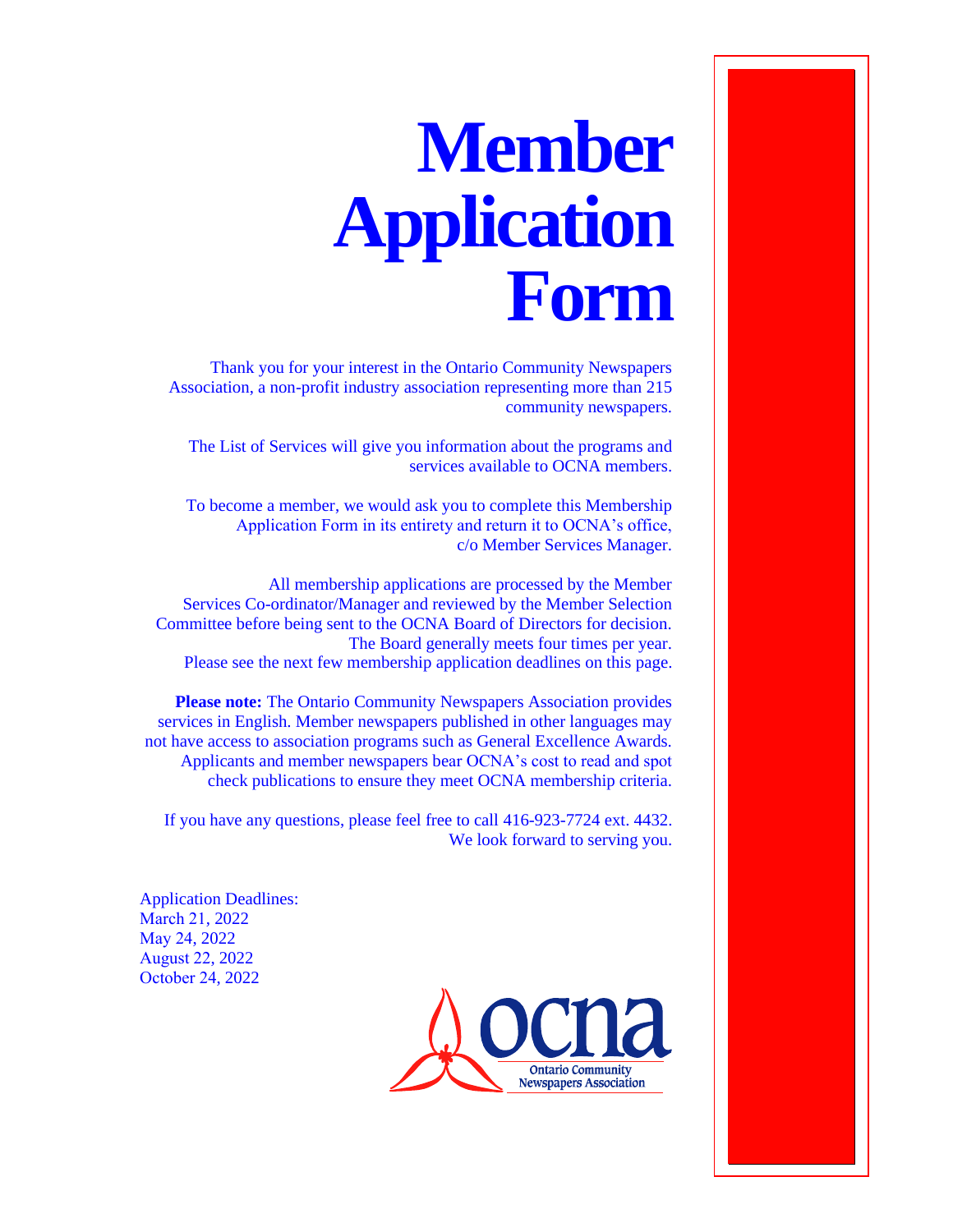## **Active Member Application Form**

*(please circle the appropriate response, where choices are offered)*

#### **Identification**

| Phone number |  | Email address and the state of the state of the state of the state of the state of the state of the state of the state of the state of the state of the state of the state of the state of the state of the state of the state |  |  |  |
|--------------|--|--------------------------------------------------------------------------------------------------------------------------------------------------------------------------------------------------------------------------------|--|--|--|
| Owner name   |  |                                                                                                                                                                                                                                |  |  |  |

#### **Membership Criteria**

The OCNA board of directors shall in its sole discretion determine whether such community newspaper qualifies as an Approved Community Newspaper having regard to the following criteria and such other criteria as the directors may from time to time determine. Below we state the criteria and then ask you to describe how you comply.

> *(i) an Approved Community Newspaper shall be print publication and have a name or title and shall have a geographical area in Ontario;*

| Please describe the geographical area and community served : |        |            |        |            |        |            |                                                                                                                           |
|--------------------------------------------------------------|--------|------------|--------|------------|--------|------------|---------------------------------------------------------------------------------------------------------------------------|
| with your circulation area:                                  |        |            |        |            |        |            | Kindly state the number of copies you distribute in your largest edition to every FSA $(1st 3$ digits of the postal code) |
| <b>FSA</b>                                                   | Copies | <b>FSA</b> | Copies | <b>FSA</b> | Copies | <b>FSA</b> | Copies                                                                                                                    |
|                                                              |        |            |        |            |        |            |                                                                                                                           |
|                                                              |        |            |        |            |        |            |                                                                                                                           |
|                                                              |        |            |        |            |        |            |                                                                                                                           |

*(ii) shall have a known office of publication open to the public during normal business hours where business is to be transacted;*

| Office Location: |                                                          |
|------------------|----------------------------------------------------------|
|                  |                                                          |
|                  | This office is within newspaper circulation area? Yes No |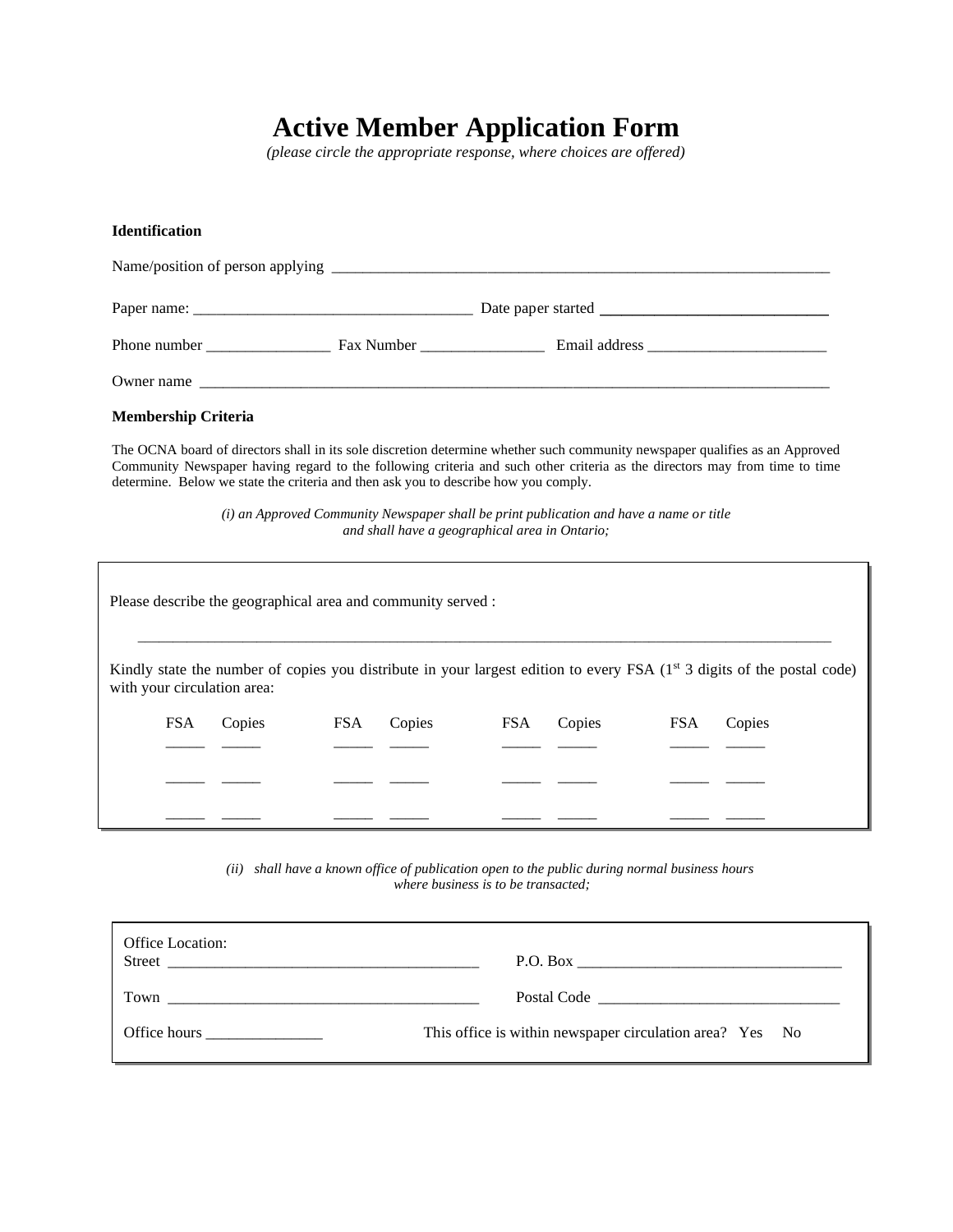*(iii) shall publish less than six (6) issues per week but not less than one (1) issue per month;*

| <b>Edition Name</b> |  | Day Published Circulation Paid/Controlled/Vol.Paid Tab/Broad |  |
|---------------------|--|--------------------------------------------------------------|--|
|                     |  |                                                              |  |
|                     |  |                                                              |  |
|                     |  |                                                              |  |

*(iv) shall be carried on with a view to profit;*

| Circle the legal status of the entity that owns the newspaper applying for membership: |                |             |                 |             |  |
|----------------------------------------------------------------------------------------|----------------|-------------|-----------------|-------------|--|
| Nonprofit                                                                              | Proprietorship | Partnership | Limited Company | Corporation |  |

*(v) shall have a clearly defined editorial page with opinion and masthead, and with opportunity for letters to the editor from members of the public;*

| Using all editions from the first week of the previous month: |                                                          |
|---------------------------------------------------------------|----------------------------------------------------------|
| Editorials in every edition? Yes No                           | If No, % of newspaper editions with editorials<br>%      |
| Opportunity provided for letters to the editor? Yes No        | If Yes, average number of letters to editor per edition: |
| Comments:                                                     |                                                          |

*(vi) shall have a news - oriented front page;*

|                                                         | Using all editions from the first week of the previous month, kindly describe the layout and content of your front page: |
|---------------------------------------------------------|--------------------------------------------------------------------------------------------------------------------------|
| Average number of photos on front page _________        | Average number of news articles on front page _______                                                                    |
| Average number of advertising agate lines on front page | Average number of teaser boxes on front page                                                                             |
| Comments:                                               |                                                                                                                          |
|                                                         |                                                                                                                          |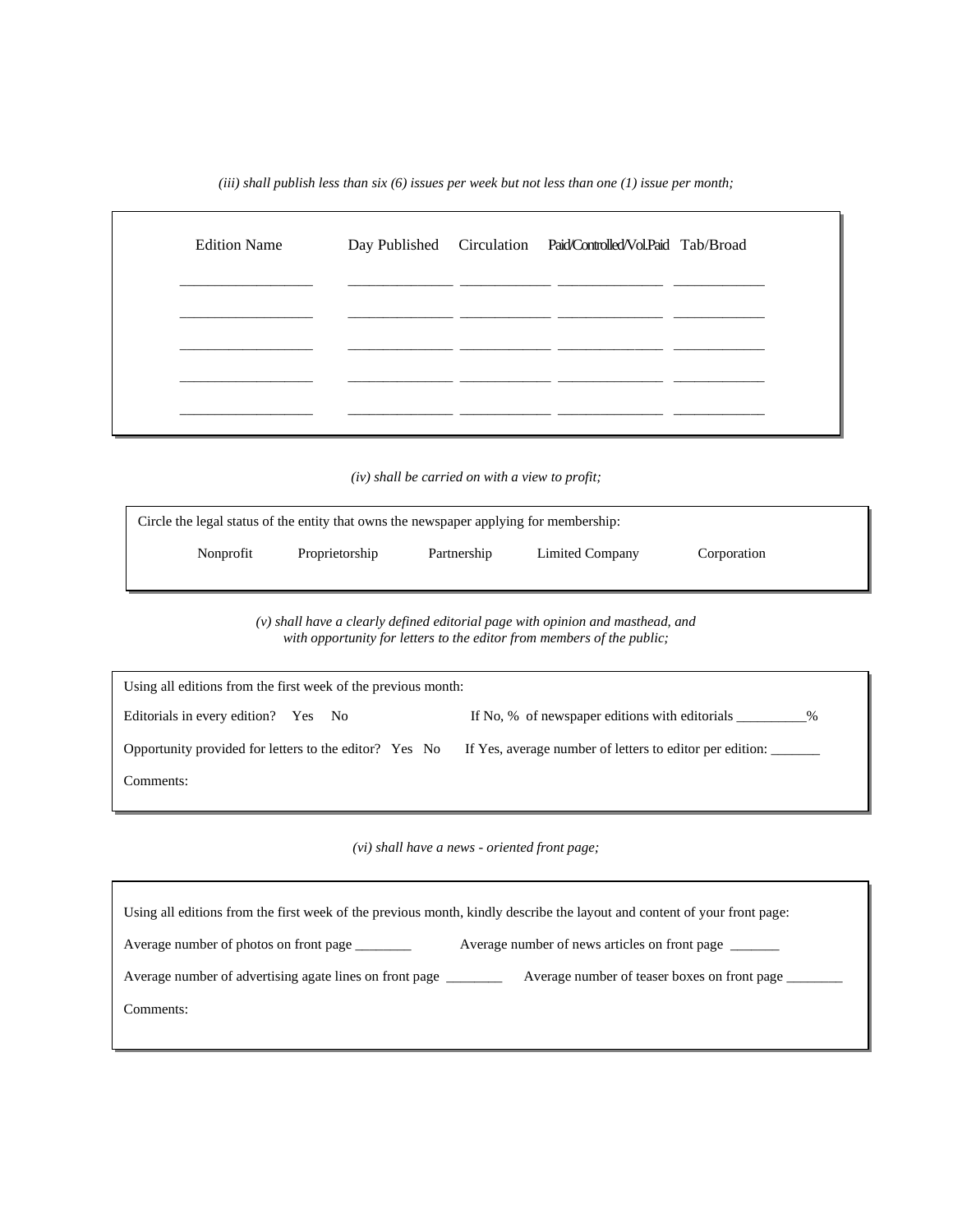*(vii) shall include news of general interest and news and information concerning current happenings and passing events of a political, social, religious, commercial, financial or legal nature and other miscellaneous reading material including legal or other announcements and notices, all in addition to advertisements;*

|           | Local News & Information by Regional or Prov./Fed News & Info by Finemational News & Info by $\%$ |  |
|-----------|---------------------------------------------------------------------------------------------------|--|
| Other     |                                                                                                   |  |
| Comments: |                                                                                                   |  |

*(viii) shall contain local news of the area served by the community newspaper as a major portion of its news content;*

| Generally speaking, does the news and information included in this publication?                                                               |        |
|-----------------------------------------------------------------------------------------------------------------------------------------------|--------|
| a. offer a certain group or segment of the population's perspective on life in the geographic area?                                           | Yes No |
| b. and/or about a neighbourhood where certain languages and/or cultures are well represented or predominate?                                  | Yes No |
| c. and/or about life generally for people of a certain ethnicity in a larger geographic community?                                            | Yes No |
| d. and/or about how national and international issues relate to people of a certain ethnicity or language<br>group in a geographic community? | Yes No |
| Comments:                                                                                                                                     |        |
|                                                                                                                                               |        |
|                                                                                                                                               |        |

*(ix) on average, not more than seventy per cent (70 per cent) of the space in such community newspaper shall be devoted to advertising exclusive of any pre-printed supplement included as part of any particular edition;*

| Edition Name/Publish Day | Average percentage of advertising, including classifieds<br>using all editions from the first week of the previous month |
|--------------------------|--------------------------------------------------------------------------------------------------------------------------|
|                          | $\%$                                                                                                                     |
|                          | $\%$                                                                                                                     |
|                          | $\frac{0}{0}$                                                                                                            |
|                          | $\frac{0}{0}$                                                                                                            |
|                          | $\frac{0}{0}$                                                                                                            |
| Comments:                |                                                                                                                          |
|                          |                                                                                                                          |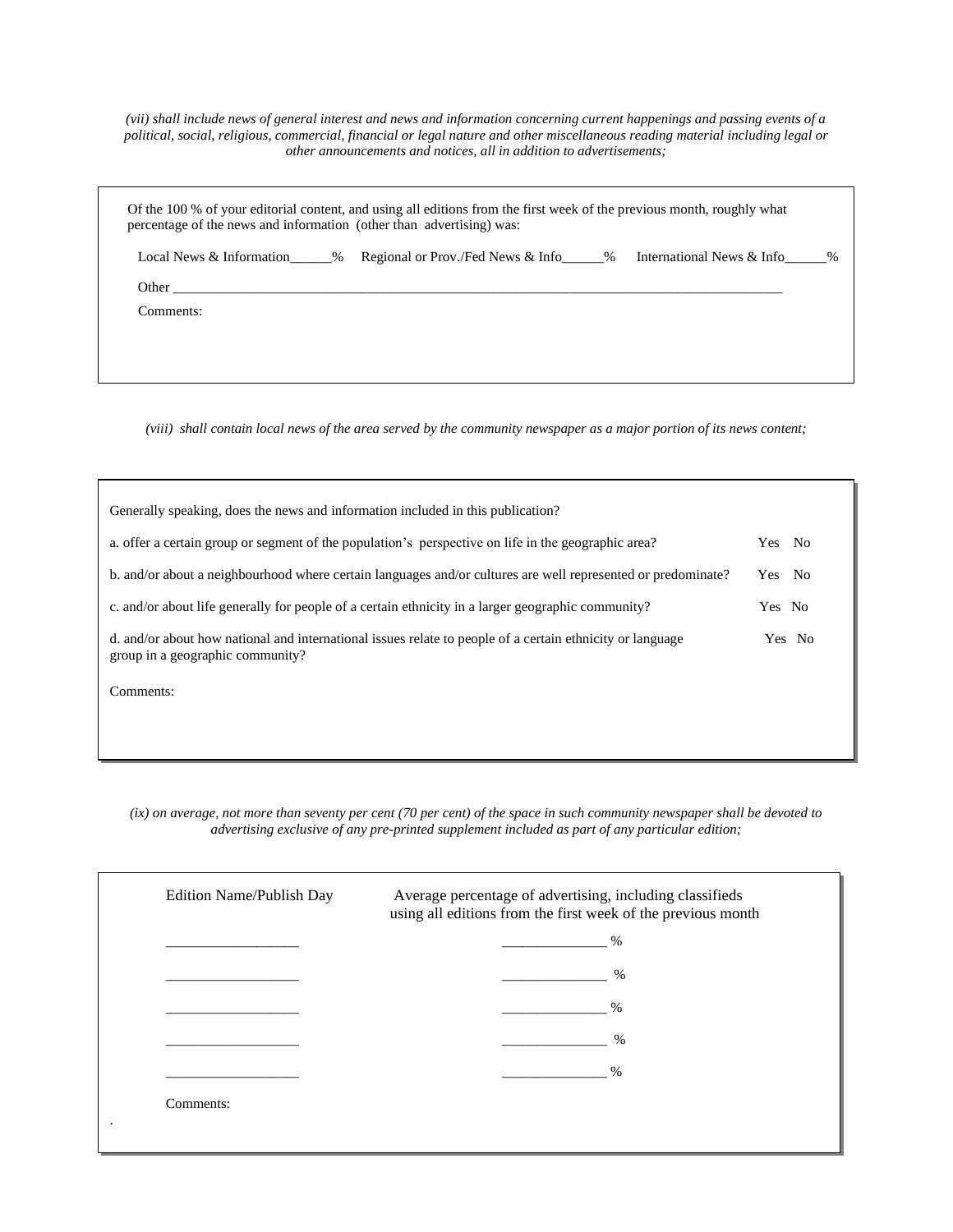*(x) shall be carried on in accordance with the highest ideals, ethics and traditions of the newspaper profession and in accordance with the objects contained in the Letters of Patent of the Association;*

Kindly outline the policies or practices in place to meet this criterion:

Please supply the names and phone numbers for three references:

*(xii) must have a current, independent verified circulation audit, such as CCNA verified audits, ABC, CCAB, ODC;*

All new Active Members have six months after becoming a member to complete their initial audits.

| Edition Name/Publish Day | <b>Audit Name</b> | Last Audit Date Attach Reports |
|--------------------------|-------------------|--------------------------------|
|                          |                   |                                |
|                          |                   |                                |
|                          |                   |                                |
|                          |                   |                                |
|                          |                   |                                |
|                          |                   |                                |

*(xiii) shall be available to the general public.*

How is your paper distributed, eg adult carriers drop door to door?

Please explain how any interested party can gain access to this publication:

*may be published in any language*

In what language(s) is this newspaper published?

If not published in English, kindly indicate how OCNA might gain access to an independent party who can read the publication periodically to see that it meets the above criteria.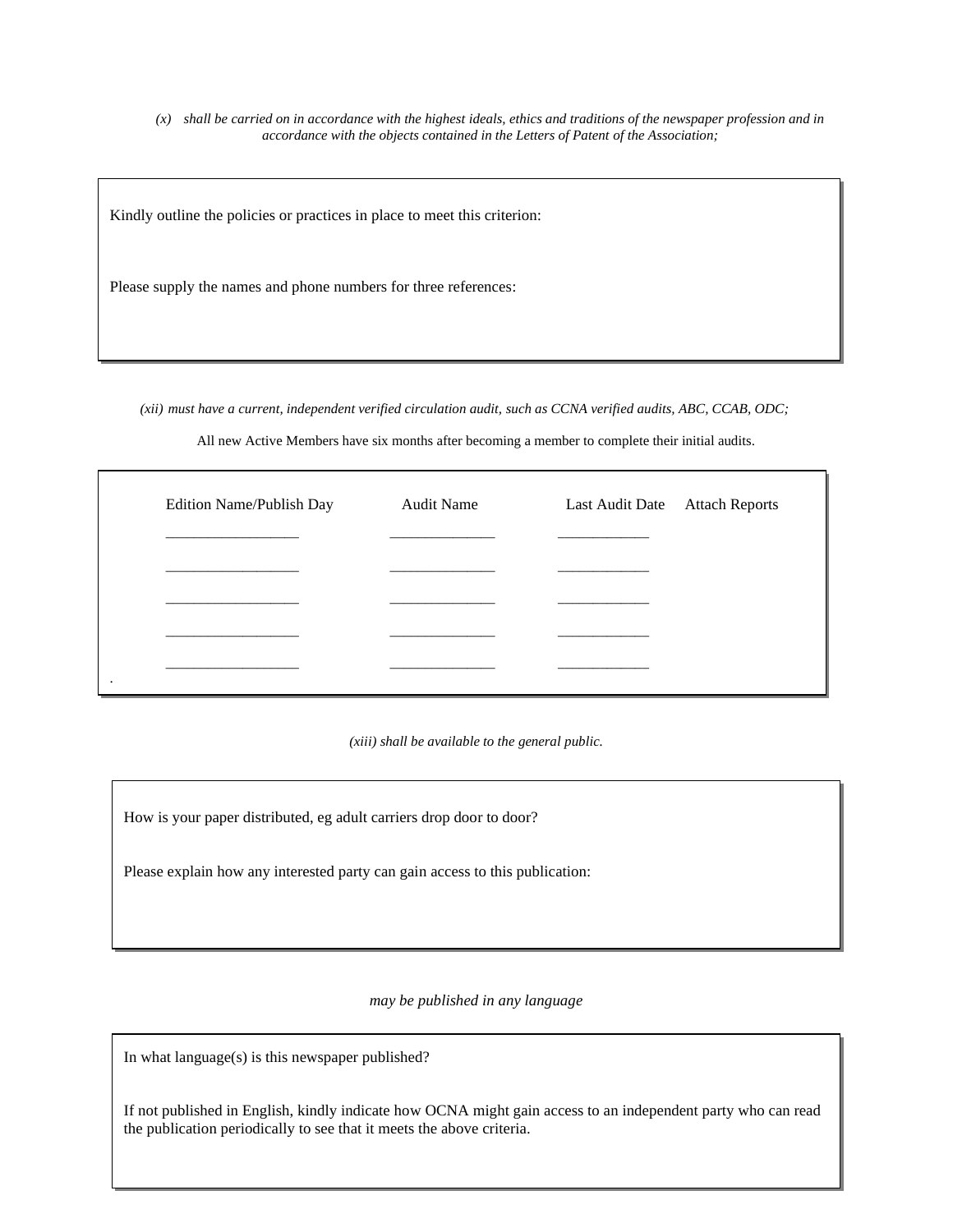#### **Enclosures**

Please include with this application:

- 1. Seven copies each of your last two issues (14 papers in all) plus pdf copies of both.
- 2. Seven copies of your advertising rate card and a pdf copy.
- 3. Your latest circulation audit report (If you are not yet audited, you will have six months to complete your initial audit)

Kindly send complete package to OCNA, c/o Member Services Manager, 37 Front St. E., Suite 200, Toronto, Ontario, M5E 1B3. Please call 416-923-7724, Ext. 4432 if you have any questions, or visit our web site at www.ocna.org.

#### **Application Process**

- 1. Applicants are encouraged to confer with the OCNA Member Services Coordinator/Manager to understand OCNA services, this applicant form, and the application process.
- 2. Once OCNA receives the application, the Member Service Coordinator/Manager reviews it to ensure it is complete, and then forwards it to the OCNA Member Selection Committee.
- 3. The Member Selection Committee reviews the application and sends a recommendation about the status of the application to the OCNA Board of Directors.
- 4. Once an application has been approved, OCNA will invoice the new member for the annual membership fee, prorated monthly from January to December.

#### **Next Steps**

Upon acceptance to OCNA, you will receive a "Welcome to the Association" email that will include:

- 1. Association bylaws and information about the association/board.
- 2. A request for more detailed information about your publication including a questionnaire for Ad\*Reach, OCNA's display advertising division, asking for advertising information. Once this information is complete, your newspaper will be included on the Ad\*Reach rate card.
- 3. An information package from CCNA, which will include a CMCA Circulation Audit kit if you are not already audited.
- 4. Weekly correspondence and Quarterly newsletter Newsclips along with information on other OCNA services.

OCNA Active Members automatically become members of the Canadian Community Newspapers Association (CCNA). Member fees to the national association are paid by OCNA on your behalf.

#### **Understandings**

All new Active Members are Probationary Active members for the first year and not able to publish the OCNA logo.

All new Active Members have six months after becoming a member to complete their initial audits. Details will be provided with your acceptance package.

The Ontario Community Newspapers Association will provide services in English. Member newspapers published in other languages may not have access to all association programs such as the Better Newspaper Awards.

Applicants and member newspapers bear OCNA's cost to read and spot check publications to ensure they meet OCNA membership criteria.

I hereby acknowledge that I have read the attached information about OCNA and that I accept all stipulations pertaining to this application and agree that the information contained in this application is true and complete to the best of my knowledge.